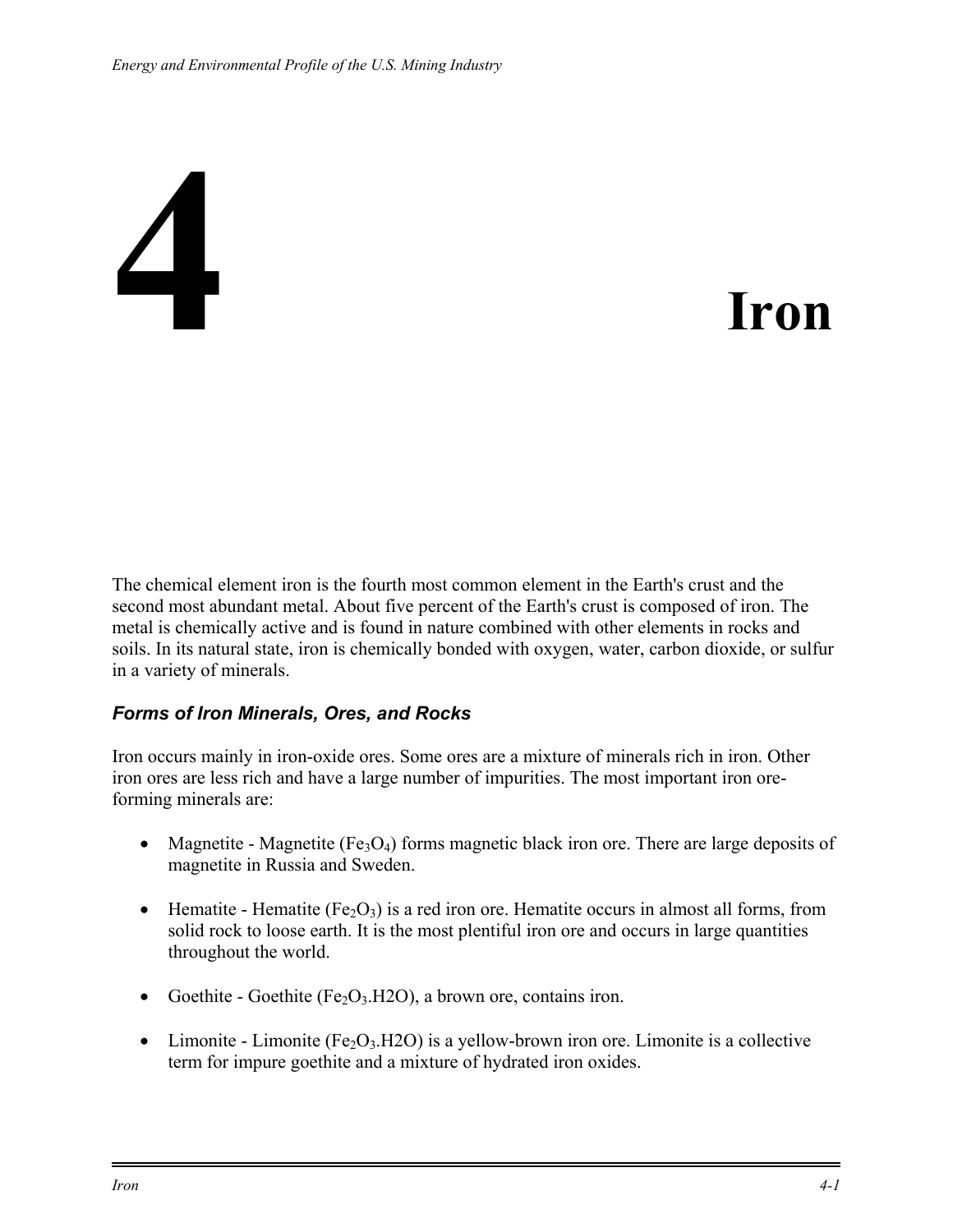Taconite contains low-grade iron in fine specks and bands. It is an extremely hard and flinty containing about 25 - 30 percent iron. The iron in taconite occurs principally as magnetite and hematite and finely dispersed with silica in sedimentary deposits. Taconite is found in large quantities in the Upper Peninsula of Michigan, northeastern Minnesota, and Canada.

### *Sources of Iron*

Iron is found in every state in the United States and in almost every country in the world. However, the ore must contain commercially recoverable amounts of iron in relatively large deposits or ranges if it is to be mined economically. The characteristics of iron-bearing ores vary geographically. Specifically, magnetite and hematite are the main iron-bearing ores in the Lake Superior district and in the northeastern United States, while hematite and hematite-magnetite mixtures tend to be found in ores in Alabama and the Southwest.

# **4.1 Process Overview**

### *4.1.1 Iron Ore Mining*

There are two basic methods of mining iron ore. These are:

- Surface mining or open-pit mining
- Underground or shaft mining

To be competitive, iron mining must be done on a very large scale. Surface mining is the preferred choice, although there are exceptions. Small, low-capacity mines have rapidly disappeared.

In 2000, twelve iron ore production complexes with 12 mines, 10 concentration plants, and 10 pelletizing plants were operating in Minnesota, Michigan, and six other States. The mines included eleven surface and one underground operation. Virtually all ore was concentrated before shipment. Nine mines operated by five companies accounted for 99 percent of production.<sup>1</sup>

### *4.1.1.1 Surface Mining*

When the iron ore lies close to the surface, it often can be uncovered by stripping away a layer of dirt, sometimes only a few feet thick. The ore is mined from large open pits by progressive extraction along steps or benches. The benches provide access to progressively deeper ore, as upper-level ore is removed. After the soil and overlying rock are cleared, the ore is drilled and blasted. The portion of the ore body to be removed is first drilled in a specific pattern, and the holes are loaded with explosive mixtures and blasted. Following blasting, the fractured ore is loaded by huge electrical shovels, hydraulic excavators, or front-end loaders onto large dump trucks. The wide holes in the ground created by drilling, blasting, and ore removal are referred to as "open pits".

<span id="page-1-0"></span><sup>1</sup> <sup>1</sup> U.S. Department of Interior, U.S. Geological Survey, *Mineral Commodity Summary*, Iron Ore, 2001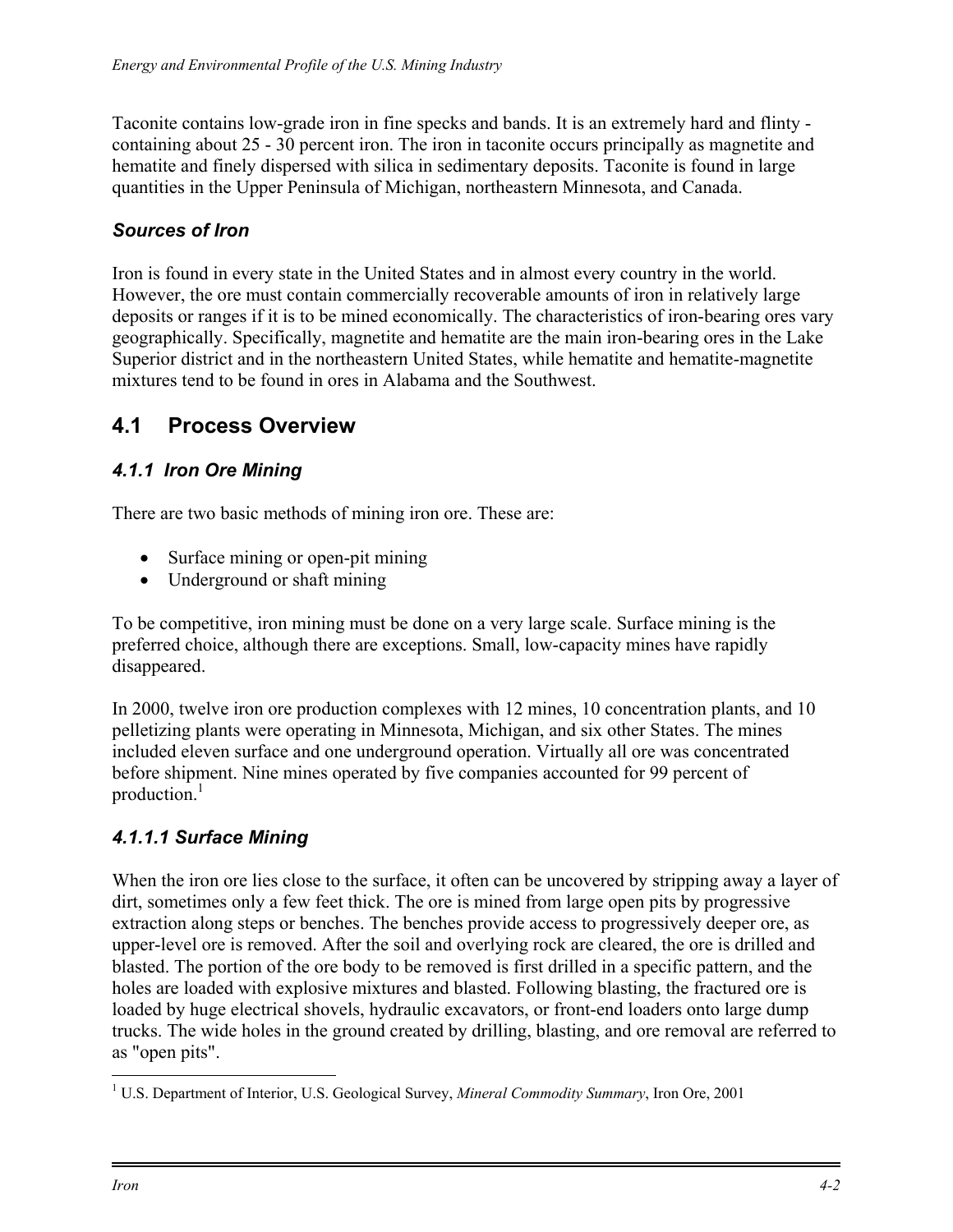#### *4.1.1.2 Underground Mining*

Underground mines are established in areas with promising ore deposits. Iron ore deposits may lie deep underground. A shaft must be dug from the surface and an elevator or hoist must be installed. The shaft is the primary vertical channel through which people and ore are transported in and out of the mine. It may be desirable to sink a vertical shaft in barren wall rock at one end or to one side of the ore deposit to keep haulage and hoisting facilities clear of actual underground mining while minimizing haulage of ore underground to the mine exit. The miner's elevator is called a cage and the ore reaches the surface via a car called a skip. A ventilation system near the main shaft ensures that miners receive fresh air and prevents the accumulation of dangerous gases. Miners cut tunnels (drifts) branching out from the shaft at various levels to access the veins of ore. These levels are, in turn, connected by openings called raises. Stopes are the chambers in which ore is broken and mined. Cars or other conveyors carry the ore to the shaft, where it is hoisted to the surface.

The basic mine plant for underground mining operations consists of headframe, hoist, timber framing and storage area, miner's change house, compressor house, machine shops, warehouse, office, ore storage, ore loading, and shipping facilities.

Most iron ore leaves the mine by rail, after which, much is transferred to ships. A much larger proportion of ore is moved by water in the United States than elsewhere because of the proximity of the mines to the Great Lakes, which offer low-cost transportation. No U.S. taconite mine is more than about 100 miles from the Great Lakes, and most are much closer. A lesser-used method of transportation is an iron ore slurry pipeline.

### *4.1.2 Iron Ore Beneficiation*

Iron ore occurs naturally in a variety of forms, from sand-like iron fines to solid rock masses. Crude ore, or ore mined in the natural state, seldom occurs in a pure state and requires some form of beneficiation. Crude ore is commonly mixed with other minerals (gangue), which reduce the iron content. Concentrations of as little as 30 percent may be of commercial interest, provided other factors such as gangue content, the size of the deposit, and accessibility are favorable. Crude iron ore is classified in three general categories:

- **Direct Shipping -** Direct shipping ores are transported as mined or possibly after screening. Direct shipping ores are generally hematite, magnetite, or goethite. Reserves of these ores are rarely found in North America because they have been mostly depleted. There are many grades of direct shipping ores, including lump ores usually crushed to 20 - 30 mm and sinter fines with a maximum grain size of 6 - 10 mm. The prices of direct shipping ores are often related to the historical Mesabi standard of 51.5 percent iron.
- **Concentrates** Iron ore that requires beneficiation to upgrade the iron content is called low-grade, intermediate, taconite, or concentrating ore. "Concentrating" or otherwise treating iron ore to remove impurities and improve its quality is referred to as beneficiating.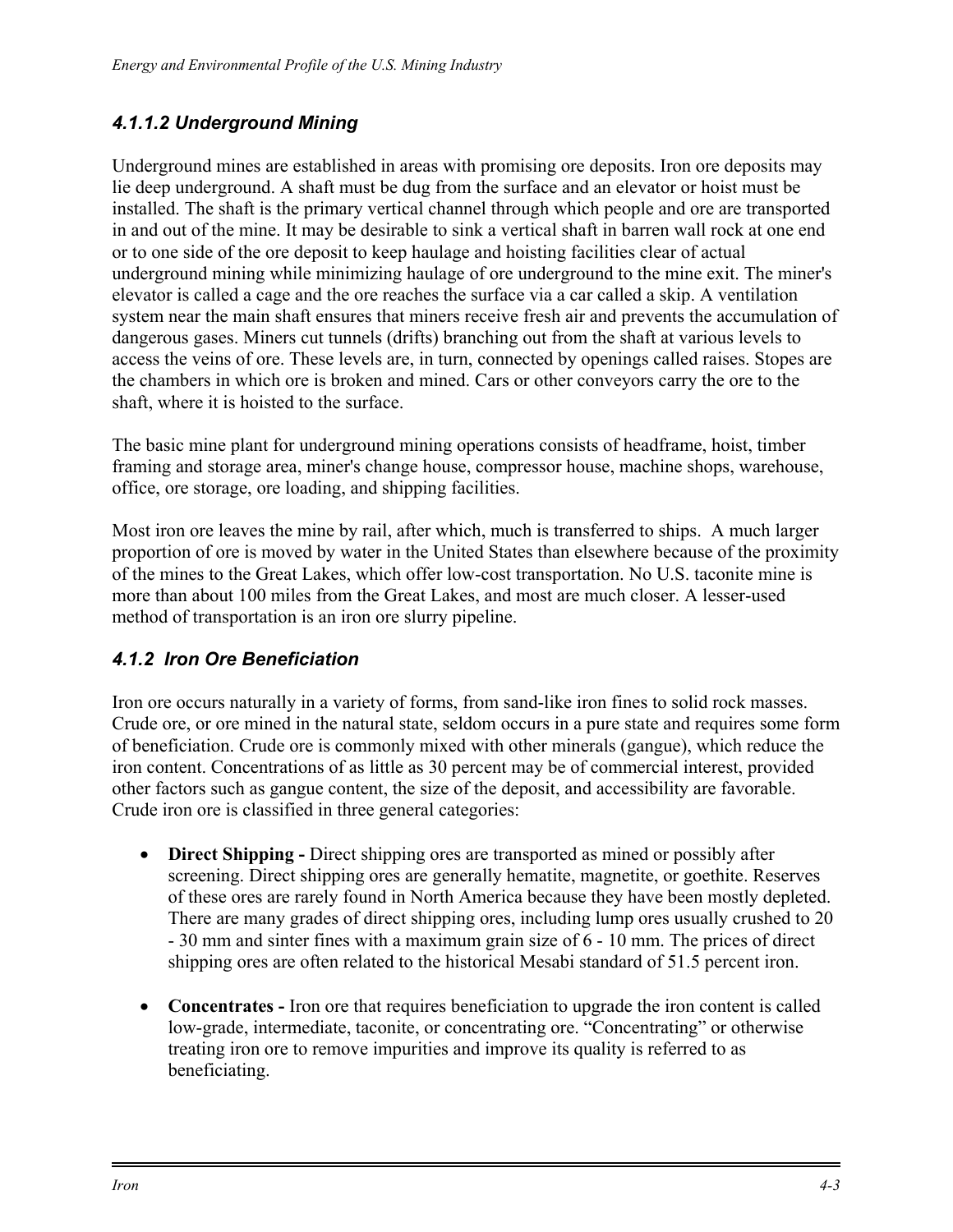• **Agglomerated -** The development of techniques of mining and concentrating taconite led to the introduction of the iron-ore pellet. Pellets are comprised of ore that has been agglomerated into balls. The pellet is the major form of introducing iron into the steelmaking blast furnace. The effect of pelletizing taconite iron has been to encourage mines throughout the world to grind, concentrate and pelletize otherwise low-grade ores. Another form of agglomeration commonly used is briquetting.

Iron ores often contain impurities, undesirable chemical components such as phosphorous, sulfur, sodium, potassium (alkalis), alumina, silica and sometimes titanium. Other components such as calcium and manganese, may be considered desirable, depending on the composition of other raw materials used in the individual iron or steel producer's process.

There are a variety of beneficiation methods that can be used to prepare iron ores, depending on the iron content in the ores. Some ores contain greater than 60 percent iron and require only crushing and blending to prepare them for further beneficiation. In other cases, operations including screening and concentrating are necessary to prepare the raw materials. Generally, the operations required before the iron ore is considered a finished product include:

- Crushing & Screening
- Grinding
- Concentration
- Agglomeration

# *4.1.2.1 Crushing and Screening*

Following blasting, the fragmented ore is loaded on a mining truck and hauled to the crusher for primary crushing. Many mines employ two to three stages of crushing. Some mines have the primary crusher located in the mine, using conveyors to transport the crushed ore to the secondary and tertiary crushers or directly to the mills. The crushing stages will reduce the iron ore from several feet in diameter at the primary stage to six inches down to one-half or threeeighths of an inch as a final product. The crusher product is fed to the milling operation for further size reduction.

# *4.1.2.2 Grinding*

In the grinding circuit, rod, ball, or autogenous mills grind the taconite down into even smaller uniformed-sized particles. The ore is ground less than 325 mesh, and in some cases less than 500 mesh (45 - 25 microns) to help facilitate the liberation of the iron minerals from the rock.

# *4.1.2.3 Concentration*

The product from the milling circuit is fed to the concentration circuit, where the valuable mineral is recovered and concentrated. Worthless gangue (sand and rock) is then separated. Using the magnetic properties of magnetite, magnetic-separation is the principal choice for taconite. Hematite ores are concentrated using conventional flotation. The concentrate is then filtered to remove water and passed to pelletizing and sintering operations.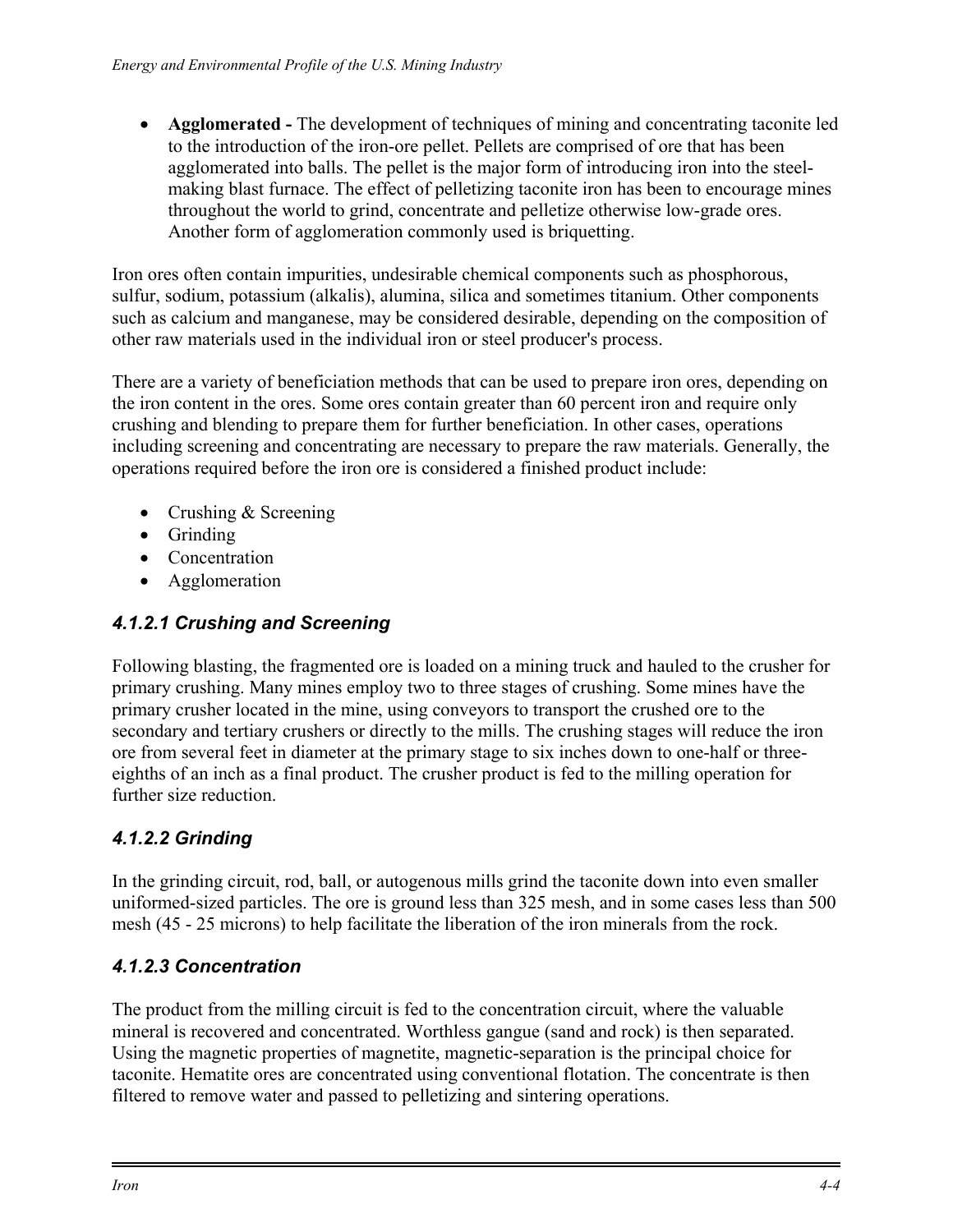In actual practice, concentration may be simple or complicated depending upon the exact nature of the ore. With some ores, the beneficiation may be very complicated. For instance, in concentrating taconite, the rock first must be crushed to a fine powder. Next, magnets are used to separate the useful ore from the gangue. Then the concentrate is rolled into one-half inch balls and roasted in a furnace to make pellets. Finally, the pellets are shipped to iron and steel mills.

When magnetite occurs in lower-grade deposits, the ore is ground, and the concentrate is separated magnetically from the gangue with the ore in a water suspension. Low-grade ores that cannot be separated magnetically may need to be concentrated through washing, jigging, heavy media separation, or flotation.

Magnetic separation is used to separate iron ores from less magnetic material and can be classified as either high- or low-intensity (requiring as little as 1,000 gauss or as much as 20,000). Particle size and the solids content of the ore determine which type of magnetic separator system is used.

Flotation uses a chemical reagent to make one or a group of minerals adhere to air bubbles for collection. Chemical reagents include collectors, frothers, antifoams, activators, and depressants. The type of reagent used depends on the characteristics of a given ore.

A typical flotation process sometimes requires desliming. In clusters of cyclones, the ultrafine material is removed to permit beneficiation of the ore. Waste material, such as silica, is then separated from the iron particles in the flotation circuit. The final adjustment in the physical and chemical characteristics of the ore is achieved through regrinding and column flotation.

#### *4.1.2.4 Agglomeration*

Iron ores, coke, and limestone that will be sent to blast furnaces for ironmaking need to be permeable to allow for an adequate flow of gas through the system. Additionally, concentrates in crude ores that are very fine need to be agglomerated before they can be used as feedstock for the blast furnaces. The three major processes used for agglomeration include:

- Sintering
- Pelletizing
- Briquetting

**Sintering -** Sintering involves mixing the iron-bearing material such as ore fines, flue dust, or concentrate with fuel. The mixture is then spread on surface beds, which are ignited by gas burners. The high temperature heating process, at approximately  $1100^{\circ}$  Celsius, fuses the fine particles. The resulting product is lumpy material known as sinter. The sinter is sized and the fines are recycled. Sintering operations are also used to recycle wastes from other iron and steel manufacturing processes.

**Pelletizing -** After the taconite has been ground to a powder and concentrated, it is ready for pelletizing. Pelletizing involves forming pellets from concentrates, then hardening the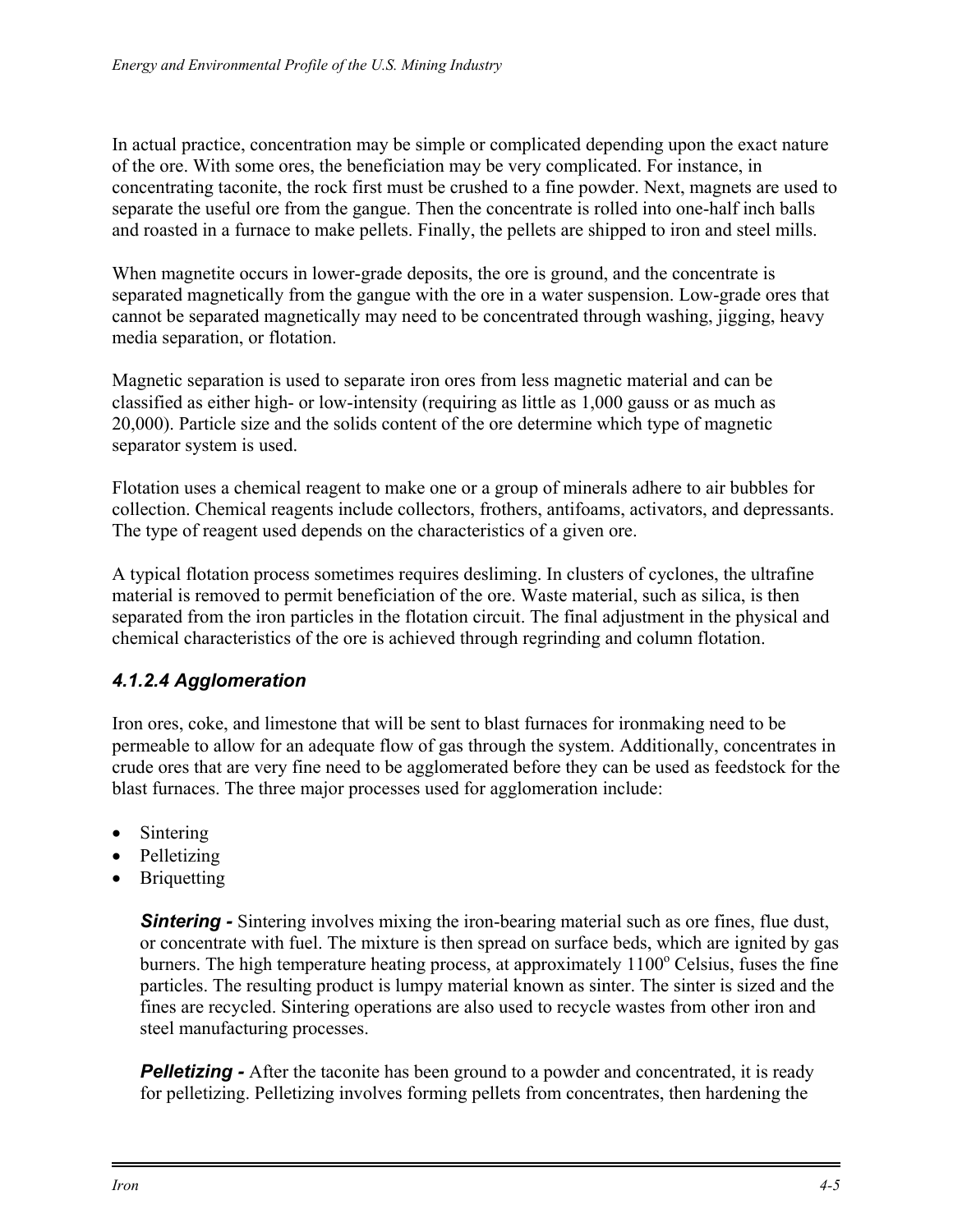pellets by heating. Pelletizing produces small marble-sized balls approximately one-half inch in diameter. To accomplish this, the concentrate is fed into a balling machine, usually a large, rotating steel drum. Solid fuel (coal dust) is sometimes combined with the concentrate to promote the heating necessary to harden the pellet. Common binders added to strengthen the pellets include soda ash, bentonite, and organic compounds. As the drum rotates, the concentrate and binder agglomerate into pellets of a consistent size. After the pellets are sized, any remaining fraction of materials are recycled back through the indurating process. The appropriately-sized marbles or balls are strong enough to retain their shape when shipped to the blast furnaces where they are used to make iron.

*Briquetting - Briquetting, another form of agglomeration, involves heating the ore and* pressing it into briquettes while the materials are still hot. Once the briquettes are cooled, they are sent directly to the blast furnaces.

# **4.2 Summary of Inputs/Outputs**

The following lists the inputs and outputs for iron extraction and beneficiation. Figure 4-1 illustrates iron extraction and beneficiation with its major inputs and outputs.

**Inputs**

**Electricity** Fuels

#### **Outputs**

Iron Pellets Waste Rods Overburden Acid Mine Water Engine Fumes Dust and Fines Carbon Dioxide Sulfur Compounds Chlorides Fluorides Nitrogen Dioxide Tailings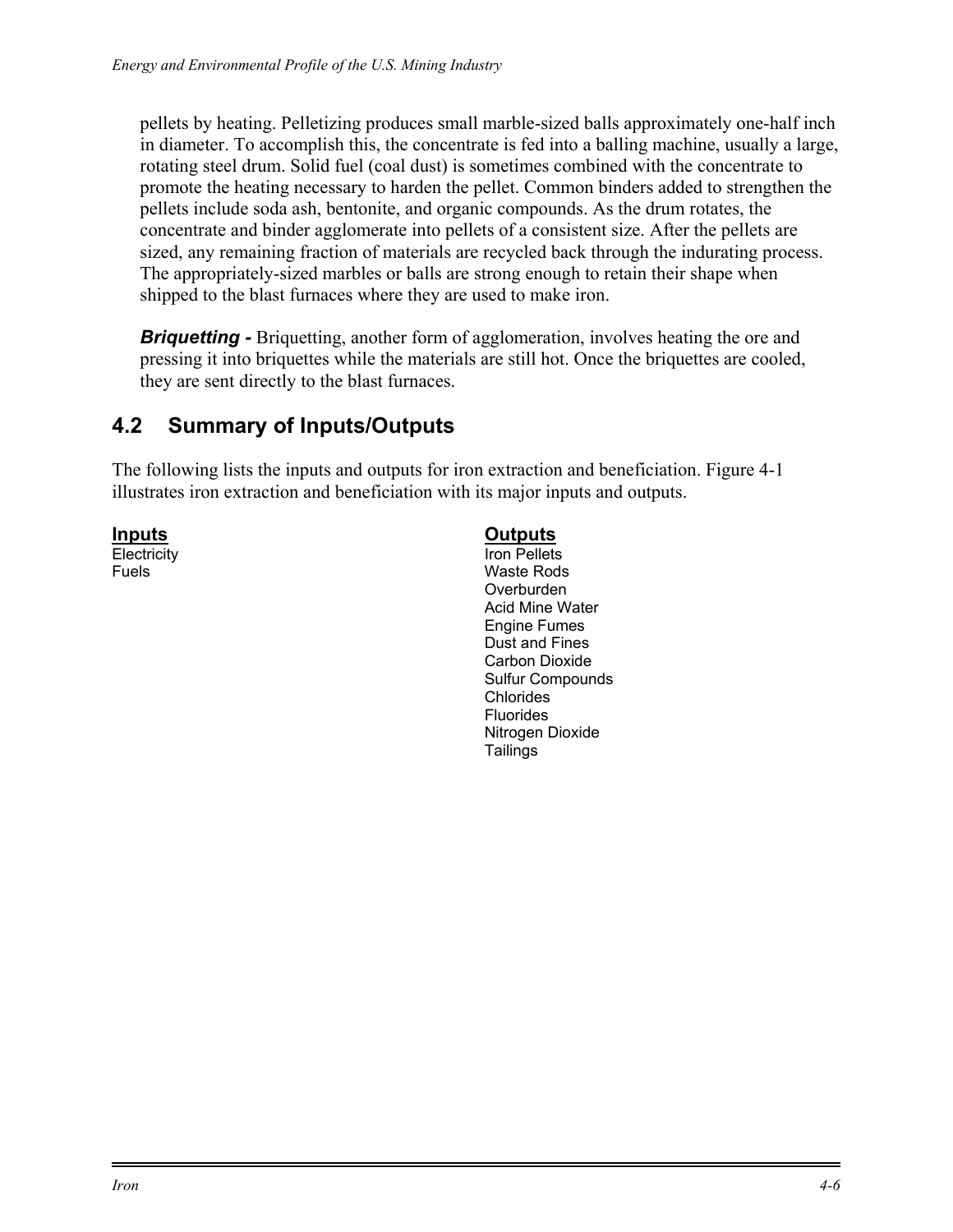

### **Figure 4-1. Iron Ore Mining Flow Diagram**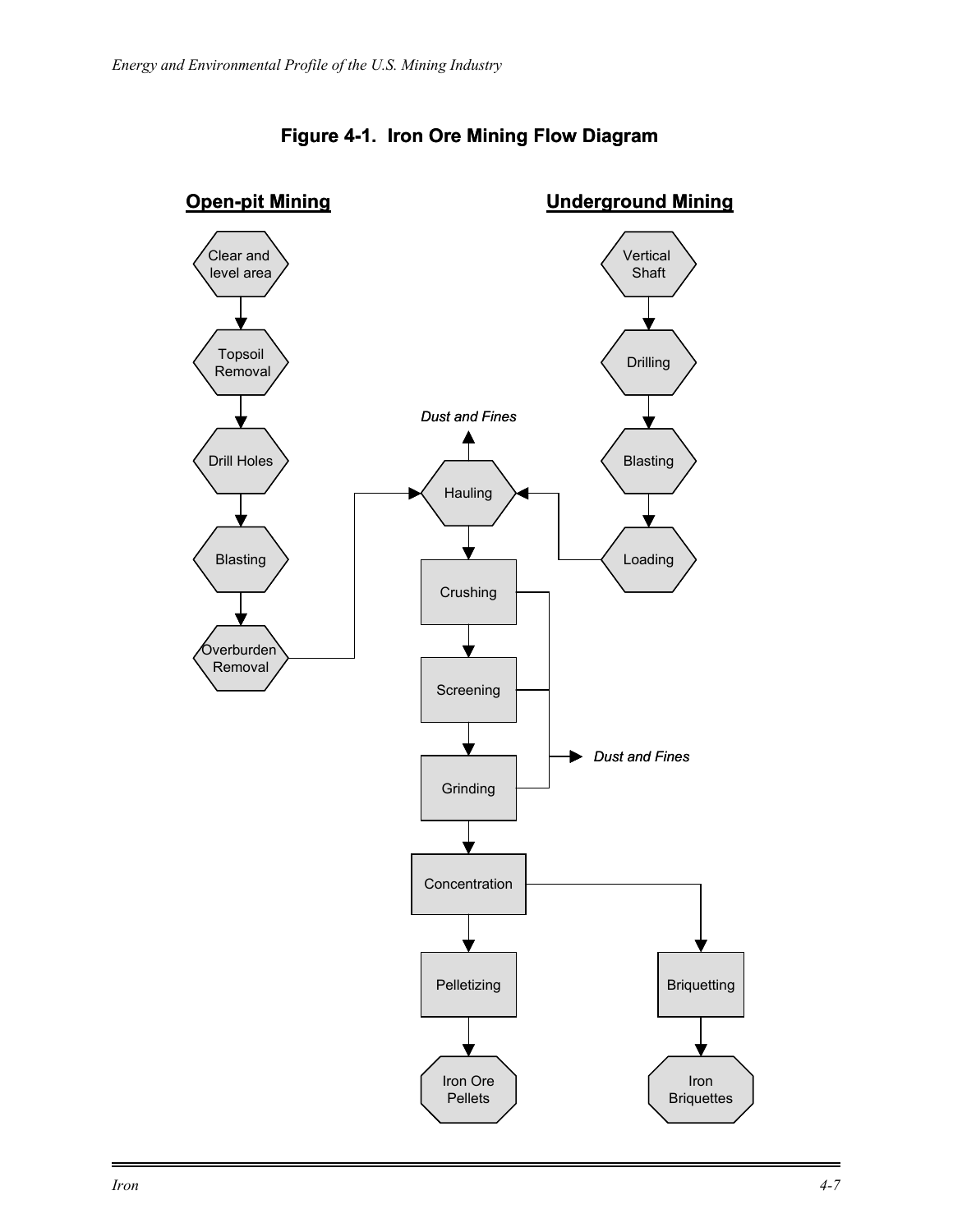# **4.3 Energy Requirements**

#### *4.3.1 Materials Handled*

The term materials handled refer to ore and waste that are generated in the mining and beneficiation processes. Figure 4-2 shows the amount of iron mined in relation to the amount of waste materials produced in iron mining. When looking at energy requirements in mining and beneficiation the tonnage of materials which must be handled drives energy consumption in mining operations. For example, in 2000 the amount of crude iron ore produced was 208 million tons. In addition 158 million tons of waste material was produced for a total of 331 million tons of materials handled in iron mining in 2000. From 1994 to 2000, the average annual ratio of waste to crude ore of iron was 45 percent.

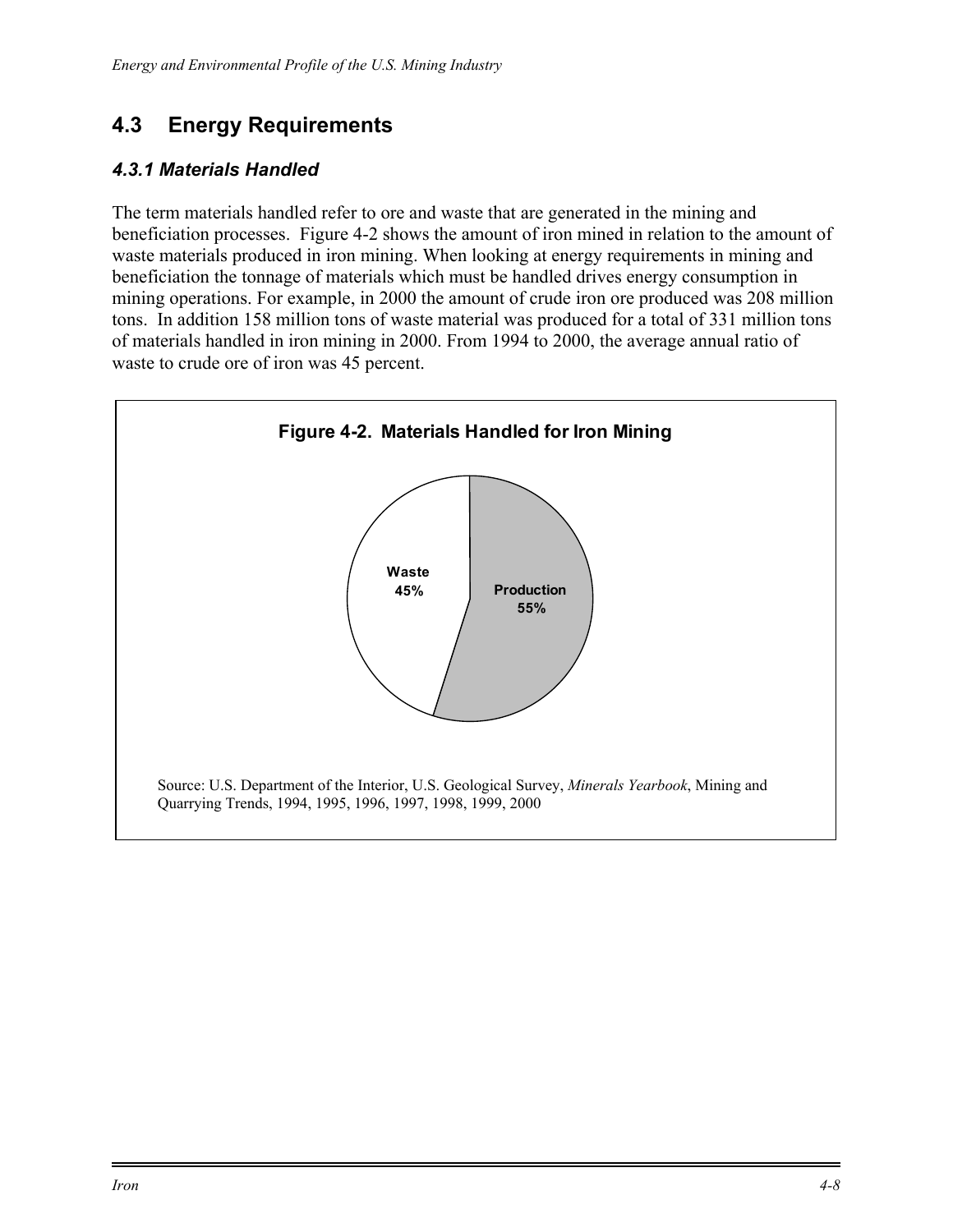#### <span id="page-8-1"></span>*4.3.2 Energy Requirements for Iron Extraction*

Major energy sources include purchased electric energy and fuel oil. In 1992, iron ore mining consumed 62.3 trillion Btu. Table 4-1 shows the type and quantity of fuels consumed during iron ore preparation.[2](#page-8-0)

| Table 4-1. Iron Ore Production and Energy Consumed by Type <sup>a</sup> |                              |          |          |          |  |  |  |
|-------------------------------------------------------------------------|------------------------------|----------|----------|----------|--|--|--|
|                                                                         | <b>Units</b>                 | 1987     | 1992     | 1997     |  |  |  |
| Iron Ore<br>Production                                                  | Thousand tons                |          | 61,288.5 | 69,225.1 |  |  |  |
| <b>Energy</b><br><b>Consumption</b>                                     |                              |          |          |          |  |  |  |
| Coal                                                                    | Thousand tons                | Withheld | Withheld | Withheld |  |  |  |
| Fuel oil <sup>b</sup>                                                   | Thousand bbl.                | 542.7    | 669.6    | 910.7    |  |  |  |
| Natural<br>Gas                                                          | <b>Billion Cubic</b><br>Feet | 21.0     | 29.7     | 34.3     |  |  |  |
| Gasoline                                                                | Thousand bb.                 | 23.8     | 26.2     | 33.3     |  |  |  |
| Electricity<br>Purchased                                                | Million kWh                  | 6,300    | 7,300    | 6,200    |  |  |  |
| Electricity<br><b>Generated Less</b><br>Sold                            | Million kWh                  | 0        | 0        | 0        |  |  |  |

a Iron is SIC Code 1011 (1997 NAICS Code 21221)

b Summation of distillate and residual fuel oil

Sources: U.S. Department of Commerce, Economics and Statistics Administration, Bureau of the Census, Census of Mineral Industries, Industry Series, Iron Mining

US Department of the Interior, US Geological Survey, *Minerals Year Book*, Statistical Summary, 1997 & 1994

In 1985, the Bureau of Mines reported that electric power requirements at most taconite operations range between 100 and 150-kilowatt hours per ton of pellets produced. Most pelletizing plants are fueled by natural gas, but some plants use pulverized coal or fuel oil. In the 1970's, thermal energy requirements for pellet induration were about 750,000 Btu per ton of pellets for magnetite concentrates, and upwards of 1 million Btu for hematite concentrates. Installation of heat recuperation systems in most plants has reduced requirements over 40 percent to an estimated 300,000 to 450,000 Btu for magnetite and about 20 percent to 750,000 Btu for hematite. $3$ 

More recently, the Michigan Technological University, Department of Mining Engineering developed a report in 1982 that estimated that haulage consumes 75 percent of the total energy

<span id="page-8-0"></span>1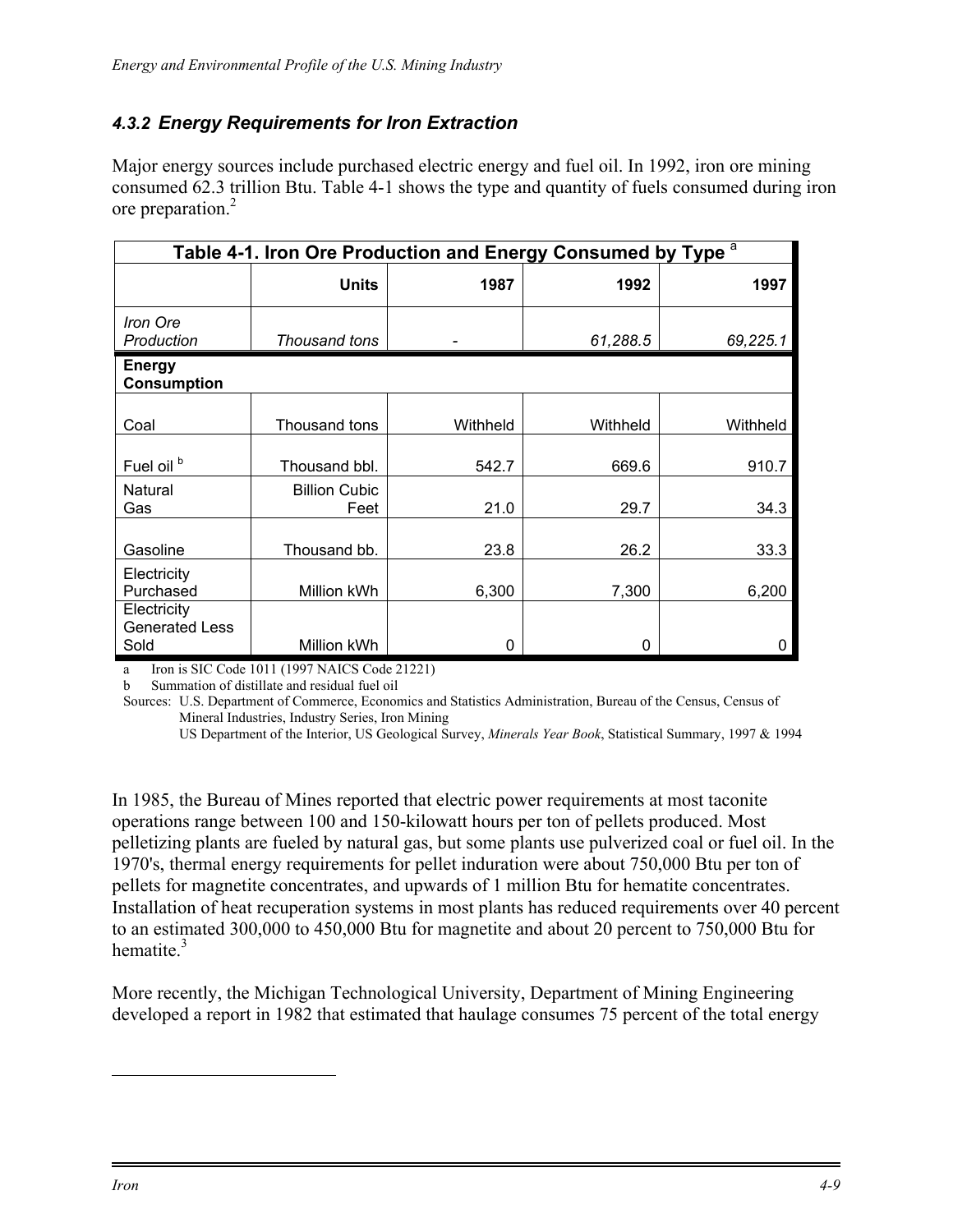required in a large hypothetical iron ore mine (with a 5,000,000-ton of iron per year output and a 22-year mine lifetime). Their conclusions are shown in Table 4- 2.

Due to a lack of current information on the energy requirements of mining and beneficiation, the *SHERPA Mine Cost Estimating Model* along with the *Mine and Mill Equipment Cost, An Estimators Guide* from Western Mine Engineering, Inc. was used to calculate the energy requirements for extraction and beneficiation of iron. The model required some input in order to provide the types and amounts of equipment needed. The Michigan Tech Report provided many of these inputs. The following energy discussion is based on the results of the mine model and equipment cost guide.

| Table 4-2. Energy<br><b>Requirements for</b><br><b>Hypothetical Iron Mine</b> |                       |  |  |  |
|-------------------------------------------------------------------------------|-----------------------|--|--|--|
| <b>Process</b>                                                                | <b>Btu/ton of Ore</b> |  |  |  |
| Drilling                                                                      | 1,707                 |  |  |  |
| <b>Blasting</b>                                                               | 2,901                 |  |  |  |
| Loading                                                                       | 6,315                 |  |  |  |
| Haulage                                                                       | 50,859                |  |  |  |
| Miscellaneous                                                                 | 6,485                 |  |  |  |
| Total                                                                         | 68,267                |  |  |  |

Source: U.S Department of Interior, Office of Surface Mining, *The Effects of Increasing Costs on the Future Relation Between Open Pit and Underground Mining*, Michigan Technology University, Department of Mining Engineering, 1982

Table 4-3 shows the estimated energy requirements for a surface iron mine in the U.S. The iron mine operates over a 22-year lifetime with a 110 million-ton output at the end of its life. The mine runs 364 days per year with two 8.00 hour shifts per day, which gives it a daily production rate of 13,699 tons per day. Both the ore and waste material must be hauled 1,312 feet out of the mine at a gradient of 11 percent.

The front-end loaders require the most energy in the mine and are the most energy intensive piece of equipment. Front-end loaders combined with other transportation equipment such as rear-dump trucks, bulldozers, service and bulk trucks account for 84 percent of the total energy required per ton. All of this equipment is operated by diesel fuel.

Table 4-4 shows the energy requirements for the beneficiation of iron ore. The ball mill requires the most energy and is the most energy intensive equipment in beneficiation. This is due to the ratio of ball-ball hits in the mill versus ball-ore hits. The majority are ball-ball hits, which do not crush ore but instead add to the wear and tear of the balls and liners. The ball mill operates on electric energy, and requires 33 percent of the total beneficiation energy consumed per ton of iron ore produced. It contributes to the crushing and grinding of the iron ore feedstock. Crushing and grinding includes primary, secondary, and tertiary crushing, as well as rod and ball mill. This equipment accounts for 97 percent of the total energy consumed by beneficiation. The total energy required to extract and process iron is 94,400 Btu per ton.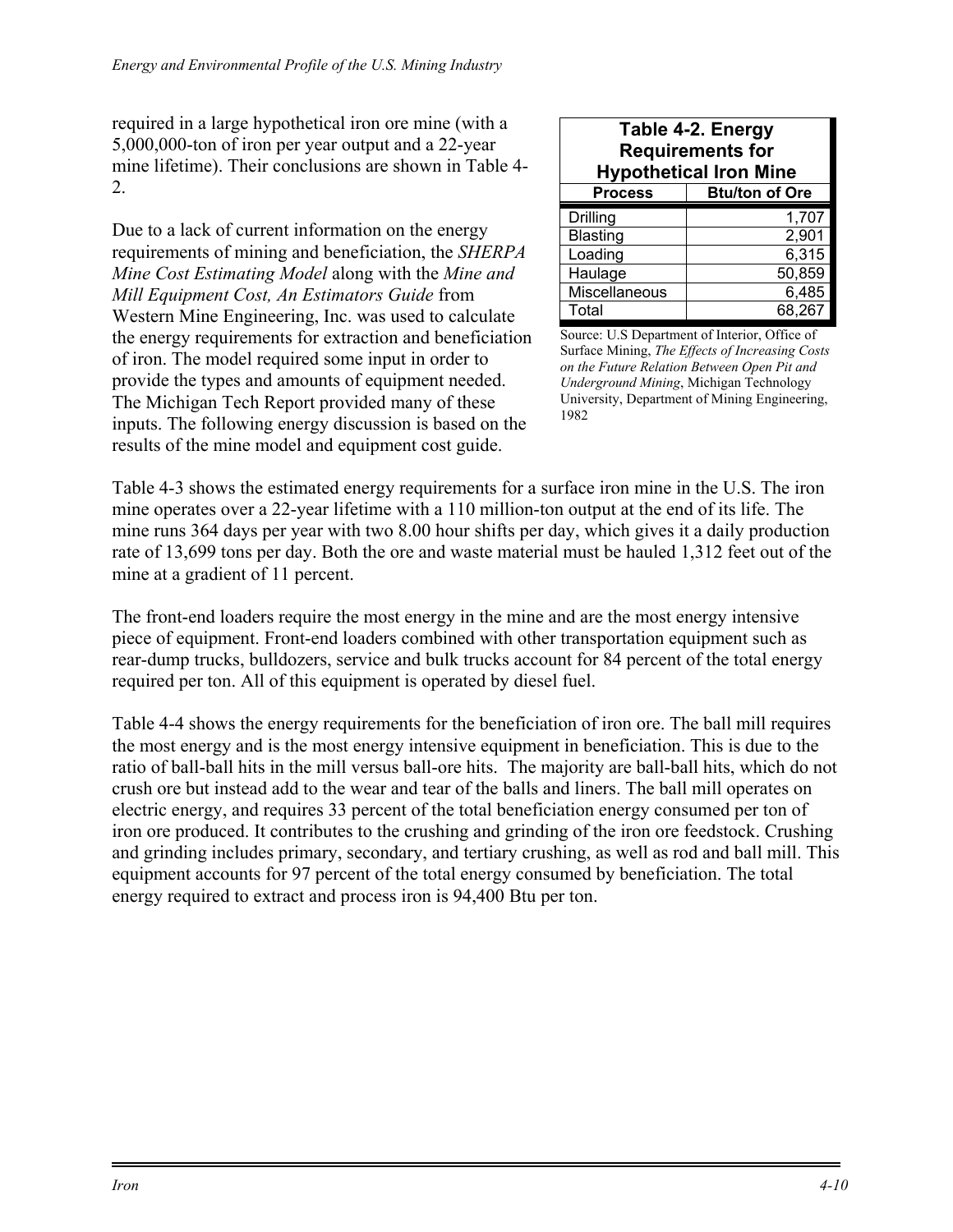|                                          | Table 4-3. Energy Requirements for a 13,699 ton/day Surface Iron Mine |                                           |                                |                               |                               |  |
|------------------------------------------|-----------------------------------------------------------------------|-------------------------------------------|--------------------------------|-------------------------------|-------------------------------|--|
|                                          |                                                                       | <b>Energy Consumption</b>                 |                                |                               |                               |  |
| <b>Equipment</b><br>(number of<br>Units) | <b>Daily</b><br>hours/<br>unit                                        | <b>Single</b><br><b>Unit</b><br>(Btu/ton) | <b>All Units</b><br>(Btu/hour) | <b>All Units</b><br>(Btu/day) | <b>All Units</b><br>(Btu/ton) |  |
| Front-end<br>Loaders <sup>b</sup><br>(3) | 16.00                                                                 | 7,560                                     | 19,400,000                     | 311,000,000                   | 22,700                        |  |
| Rear Dump<br>Trucks <sup>b</sup>         |                                                                       |                                           |                                |                               |                               |  |
| (12)                                     | 16.00                                                                 | 1,940                                     | 19,900,000                     | 318,000,000                   | 23,200                        |  |
| Bulldozers <sup>b</sup><br>(7)           | 16.00                                                                 | 2,730                                     | 16,300,000                     | 261,000,000                   | 19,100                        |  |
| Service Trucks <sup>b</sup><br>(2)       | 16.00                                                                 | 396                                       | 679,000                        | 10,900,000                    | 793                           |  |
| Bulk Trucks <sup>b</sup><br>(2)          | 16.00                                                                 | 396                                       | 679,000                        | 10,900,000                    | 793                           |  |
| Rotary Drills <sup>b</sup><br>(2)        | 16.00                                                                 | 2,900                                     | 4,970,000                      | 79,500,000                    | 5,800                         |  |
| Hydraulic<br>Shovels <sup>b</sup>        |                                                                       |                                           |                                |                               |                               |  |
| (1)                                      | 12.32                                                                 | 5,530                                     | 6,150,000                      | 75,800,000                    | 5,530                         |  |
| Pick-up Trucks <sup>b</sup><br>(10)      | 16.00                                                                 | 242                                       | 2,070,000                      | 33,100,000                    | 2,420                         |  |
| Graders <sup>b</sup><br>(1)              | 2.40                                                                  | 213                                       | 1,220,000                      | 2,920,000                     | 213                           |  |
| <b>Water Tankers</b><br>þ<br>(1)         | 8.00                                                                  | 1,200                                     | 2,050,000                      | 16,400,000                    | 1,200                         |  |
| $P$ umps $\frac{b}{c}$<br>(2)            | 16.00                                                                 | 420                                       | 719,000                        | 11,500,000                    | 839                           |  |
| <b>Total</b>                             |                                                                       |                                           | 74,200,000                     | 1,130,000,000                 | 82,600                        |  |

a Calculated at \$0.049 per kWH: average for Rocky Mountain Region, 1999

b Calculated at \$0.535 per gallon: average prices for sales to end-users in U.S. Petroleum Administration for Defense District No. IV, 1999

Note: Mine operates over a 22-year lifetime with a 110 million-ton output at the end of its life. Assumes mine runs 365 days per year with two 8.00 hour shifts per day, which gives it a daily production rate of 13,699 tons per day. Assumes both ore and waste material must be hauled 1,312 feet out of the mine at a gradient of 11%.

Sources: BCS, Incorporated estimates (September 2002) using the Western Mining Engineering, Inc. *SHERPA Mine Cost Software* and *Mine and Mill Cost, An Estimators Guide*

U.S Department of Interior, Office of Surface Mining, *The Effects of Increasing Costs on the Future Relation Between Open Pit and Underground Mining*, Michigan Technology University, Department of Mining Engineering, 1982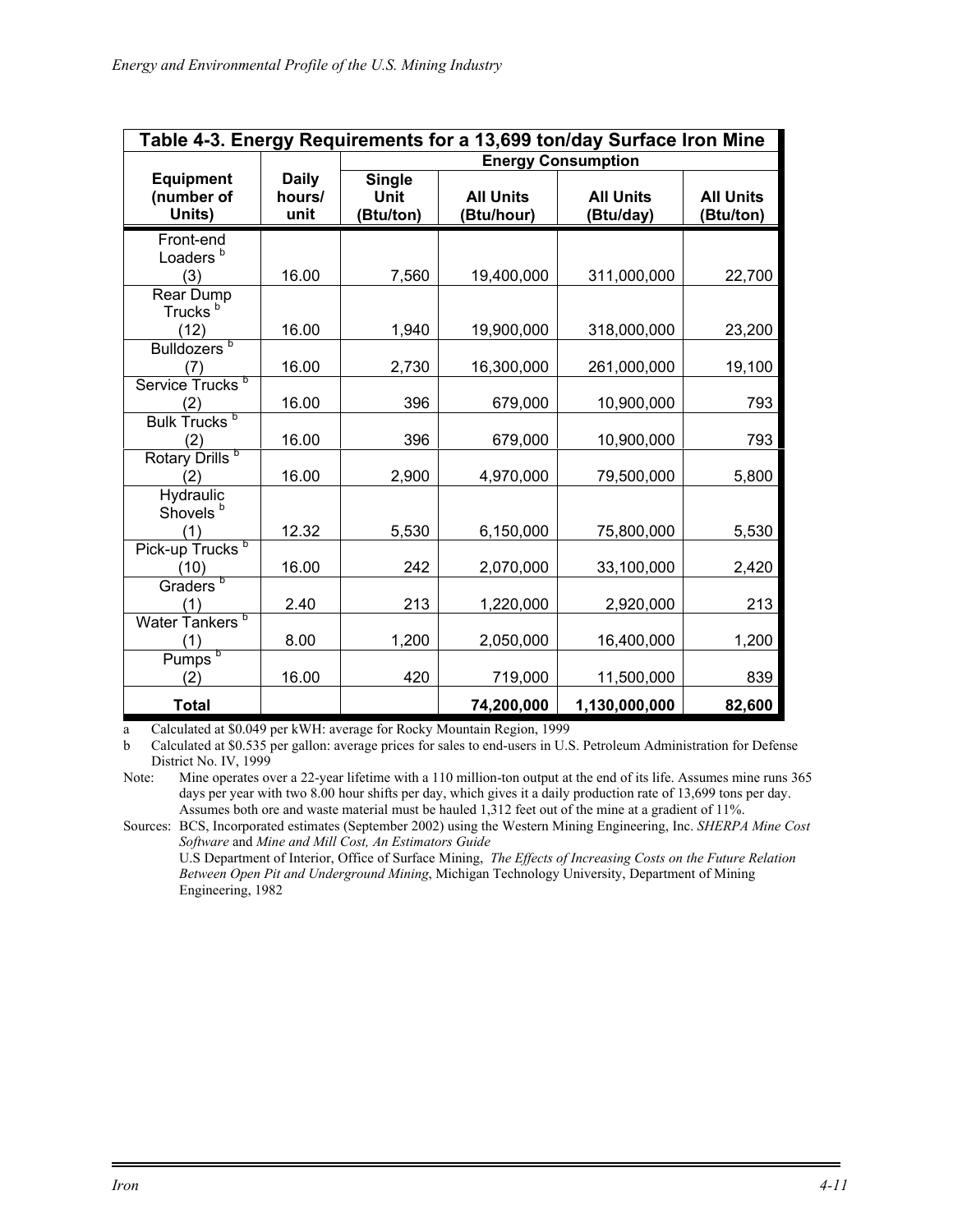| Table 4-4. Energy Requirements for Beneficiation of Iron |              |                           |                  |                  |                  |  |
|----------------------------------------------------------|--------------|---------------------------|------------------|------------------|------------------|--|
| <b>Equipment</b>                                         | <b>Daily</b> | <b>Energy Consumption</b> |                  |                  |                  |  |
| (number of                                               | hours/       | <b>Single Unit</b>        | <b>All Units</b> | <b>All Units</b> | <b>All Units</b> |  |
| Units)                                                   | unit         | (Btu/ton)                 | (Btu/hour)       | (Btu/day)        | (Btu/ton)        |  |
| Ball Mill <sup>a</sup>                                   |              |                           |                  |                  |                  |  |
| (1)                                                      | 16.00        | 3,870                     | 3,310,000        | 53,000,000       | 3,870            |  |
| Primary Crusher <sup>a</sup>                             |              |                           |                  |                  |                  |  |
| (1)                                                      | 16.00        | 2,580                     | 2,210,000        | 35,300,000       | 2,580            |  |
| Secondary                                                |              |                           |                  |                  |                  |  |
| Crusher <sup>a</sup>                                     |              |                           |                  |                  |                  |  |
| (3)                                                      | 16.00        | 645                       | 1,660,000        | 26,500,000       | 1,940            |  |
| Tertiary Crusher <sup>a</sup>                            |              |                           |                  |                  |                  |  |
| (4)                                                      | 16.00        | 387                       | 1,320,000        | 21,200,000       | 1,550            |  |
| Rod Mill <sup>a</sup>                                    |              |                           |                  |                  |                  |  |
| (1)                                                      | 16.00        | 1,550                     | 1,330,000        | 21,200,000       | 1,550            |  |
| Screens <sup>a</sup>                                     |              |                           |                  |                  |                  |  |
| (4)                                                      | 16.00        | 51                        | 176,000          | 2,810,000        | 205              |  |
| Filter <sup>a</sup>                                      |              |                           |                  |                  |                  |  |
| (1)                                                      | 16.00        | 76                        | 64,800           | 1,040,000        | 76               |  |
| Pelletizer <sup>a</sup>                                  |              |                           |                  |                  |                  |  |
|                                                          | 16.00        | 38                        | 32,700           | 524,000          | 38               |  |
| Thickener <sup>a</sup>                                   |              |                           |                  |                  |                  |  |
| (1)                                                      | 16.00        | 19                        | 16,000           | 256,000          | 19               |  |
| <b>Total</b>                                             |              |                           | 10,100,000       | 162,000,000      | 11,800           |  |

a Calculated at \$0.049 per kWh: average for Rocky Mountain Region, 1999

b Calculated at \$0.535 per gallon: average prices for sales to end-users in U.S. Petroleum Administration for Defense District No. IV, 1999

Note: Mine operates over a 22-year lifetime with a 110 million-ton output at the end of its life. Assumes mine runs 365 days per year with two 8.00 hour shifts per day, which gives it a daily production rate of 13,699 tons per day. Assumes both ore and waste material must be hauled 1,312 feet out of the mine at a gradient of 11%.

Source: BCS, Incorporated estimates (September 2002) using the Western Mining Engineering, Inc. *SHERPA Mine Cost Software* and *Mine and Mill Cost, An Estimators Guide*

U.S Department of Interior, Office of Surface Mining, *The Effects of Increasing Costs on the Future Relation Between Open Pit and Underground Mining*, Michigan Technology University, Department of Mining Engineering, 1982

# **4.4 Emissions**

After milling the iron ore, concentrates are agglomerated or pelletized to improve blast furnace operations that utilize iron ore. Pelletizing operations produce a moist pellet (often using clay as a binder) that is hardened through heat treatment. Agglomeration generates by-products in the form of particulates and gases, including compounds such as carbon dioxide, sulfur compounds, chlorides, and fluorides. These emissions are usually treated using cyclones, electrostatic precipitators, and scrubbing equipment. These treatment technologies generate iron-containing effluent, which is recycled into the operation. Agglomeration also produces large volumes of sulfur dioxide and nitrogen dioxide.